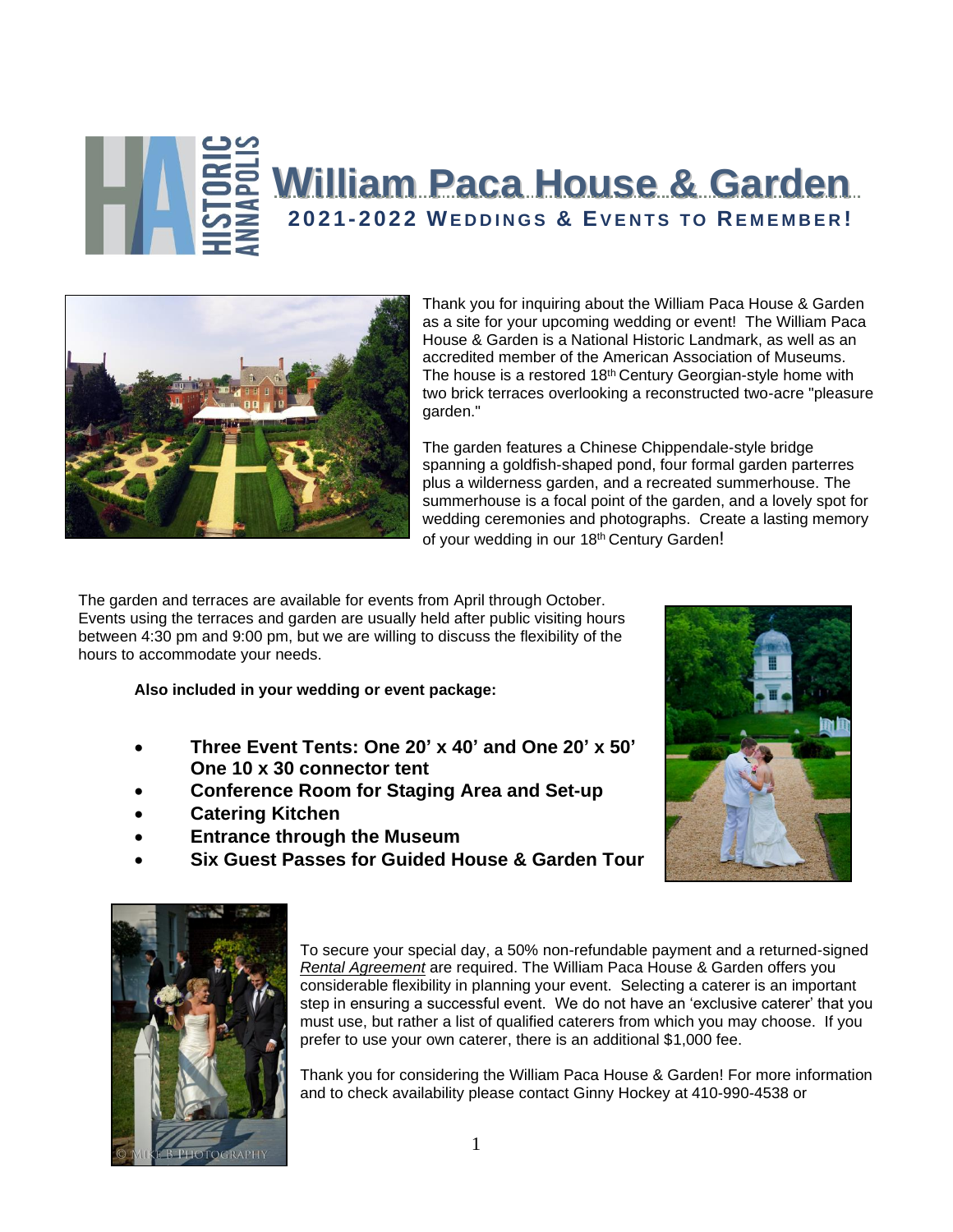

All rentals described below will be located at the William Paca House & Garden, 186 Prince George Street, Annapolis, MD 21401.

# **A. Paca Garden, Both Terraces, and Conference Facility –** *No Public Access to the Garden*

Includes the opportunity for guests to enter and view the first floor of the William Paca House at the beginning of the event as an entrance, access to the two acre garden, the use of the interior conference room, caterer's kitchen, and two large terrace tents.

'

Capacity is 120 people seated for food or 150 standing.

Your wedding or event may last two to four hours, during which time, the garden will be **closed** to the public. For extra time, there will be an additional charge.

| Monday – Thursday<br>(No weddings during the week)            | \$1750             |
|---------------------------------------------------------------|--------------------|
| Friday & Sunday                                               | \$3,500            |
| Saturday                                                      | \$4,500            |
| For every extra hour                                          | \$1,150            |
| Ceremony added (10 Chairs)                                    | \$500              |
| <b>July &amp; August Rates</b><br>Friday & Sunday<br>Saturday | \$2,500<br>\$3,000 |
| Sun – Thurs                                                   | 8 p.m. closing     |
| Fri – Sat                                                     | 9 p.m. closing     |



# **B. Paca Garden, One Terrace, and Conference Facility -** *With Public Access to the Garden*

Includes the opportunity for guests to enter and view the first floor of the **William Paca House** at the beginning of the event, access to the two-acre garden, and the use of the interior conference room and caterer's kitchen. This option is not available on Saturdays.

2



Capacity is up to 80 seated or 100 standing. One terrace is available and open daily up to 4 pm. These times are for three-hour periods.

During your event, the garden will be open to the public.

| Monday - Thursday | \$750   |
|-------------------|---------|
| Friday            | \$1,500 |
| Sunday            | \$2,000 |

|                             | <b>Additional Rental Prices</b><br>(Fiestas Rentals) |  |
|-----------------------------|------------------------------------------------------|--|
| <b>Tent Sides/Walls</b>     | \$750                                                |  |
| <b>Back Side Walls Only</b> | \$400                                                |  |
| Extra Tent (10' x 10')      | \$250                                                |  |
| <b>Propane Heaters</b>      | \$175                                                |  |
| Stand-up Fans               | \$75                                                 |  |
| <b>Tent Fans</b>            | \$75                                                 |  |
| Chandeliers                 | \$75                                                 |  |
|                             |                                                      |  |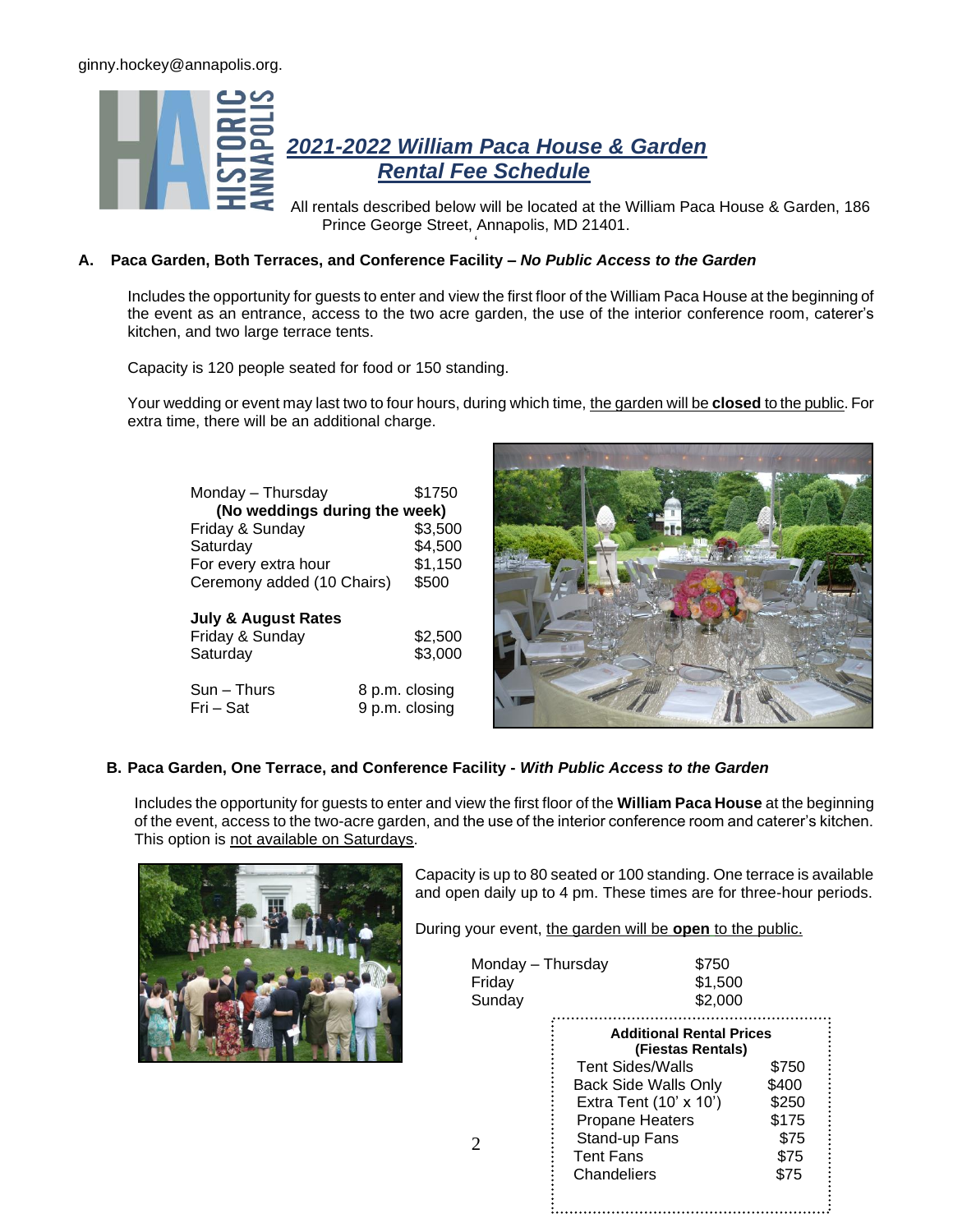## **Conference Facility –** *General Public has access to the House and Garden*

Located in the lower level and accessible by several convenient entrances (including one handicapped entrance), the conference room is available for parties, events, meetings and more.

Your rental includes use of the caterer's kitchen.

Capacity is 16-30 seated (no tables) or 35 standing

| Seven days a week: | 9am – 12 pm                             | \$450 |
|--------------------|-----------------------------------------|-------|
|                    | $12pm - 3pm$                            | \$450 |
|                    | 6pm - 9 pm                              | \$600 |
|                    | All Day $(9 \text{ am} - 5 \text{ pm})$ | \$800 |

## **C. July & August Ceremony Only (Includes Terrace Use) – General** *Public has no access to the Garden*

Capacity is 120 maximum (seating for 10 guests at the pond).



Your guests will enter through the main house for a lovely garden wedding. Your rental includes a table display for the guest book and gifts for two hours.

Friday, Saturday, Sunday \$2,000

#### **D. Wedding Ceremonies (No Terrace Use) –** *General Public has access to the Garden.*

Occasionally, we get requests for wedding ceremonies to be held in the garden – without the added work and expense of a reception set-up. We offer this on a limited basis only, subject to other events scheduled in the garden and the house. Your guests will enter at the tour entrance.

Your rental includes *standing* wedding parties only (no chairs or tables set-up) and *two-hour* garden use.

Capacity is 30 maximum to ensure access to our other visitors.

Listed below are the Mid-Day ceremony timelines and costs.

| Monday - Thursday | $11am - 3pm$ | \$ 350  |
|-------------------|--------------|---------|
| Friday & Sunday   | $11am - 1pm$ | \$ 500  |
| Saturday          | $11am - 1pm$ | \$1,500 |

Listed below are the Evening ceremonytimelines and costs.

| Monday - Thursday | $5pm - 7pm$ | \$850   |
|-------------------|-------------|---------|
| Friday & Sunday   | $5pm - 7pm$ | \$1,500 |

| <b>Additional Rental Options Available</b> |               |  |
|--------------------------------------------|---------------|--|
| Historic Annapolis Curator - Officiated    | \$300         |  |
| Sparkling Cider & Cake                     | \$450         |  |
| Chairs under the tent only                 | \$4 per chair |  |



## **All prices are subject to change without notice.**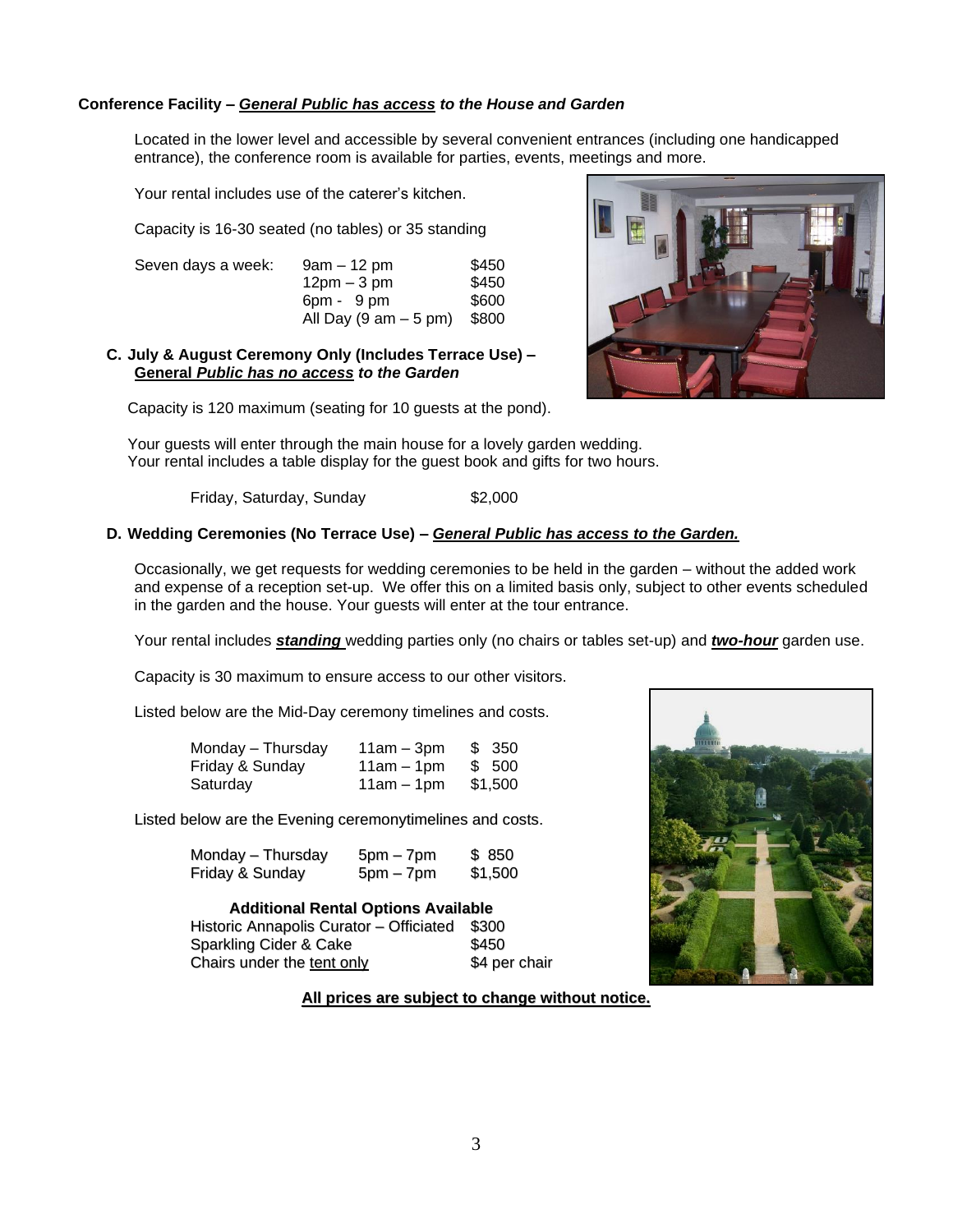

The newly restored two-story Summerhouse, nestled in the heart of the historic 2-acre colonial William Paca House and Garden, is the perfect setting to celebrate your next special occasion.

Complete with colonial style floor cloths, tasteful artwork featuring historically appropriate botanical prints, elegant reproduction furniture, with the comforts of modern-day heat and air conditioning.

Rental includes use of the kitchen in the Paca House. Capacity is 6 seated or 8 standing.

*Perfect for your special occasion! 3 Hours!*

- \* Romantic Anniversary Celebrations
- \* Proposals and Engagement Dinners
- \* Meet the Parents
- \* Private Business Meetings
- \* And much more!

| Monday - Thursday         | $12pm - 8pm$ | \$600  |
|---------------------------|--------------|--------|
| Friday & Sunday           | $12pm - 9pm$ | \$750  |
| Saturdays (When no tents) |              | \$1000 |

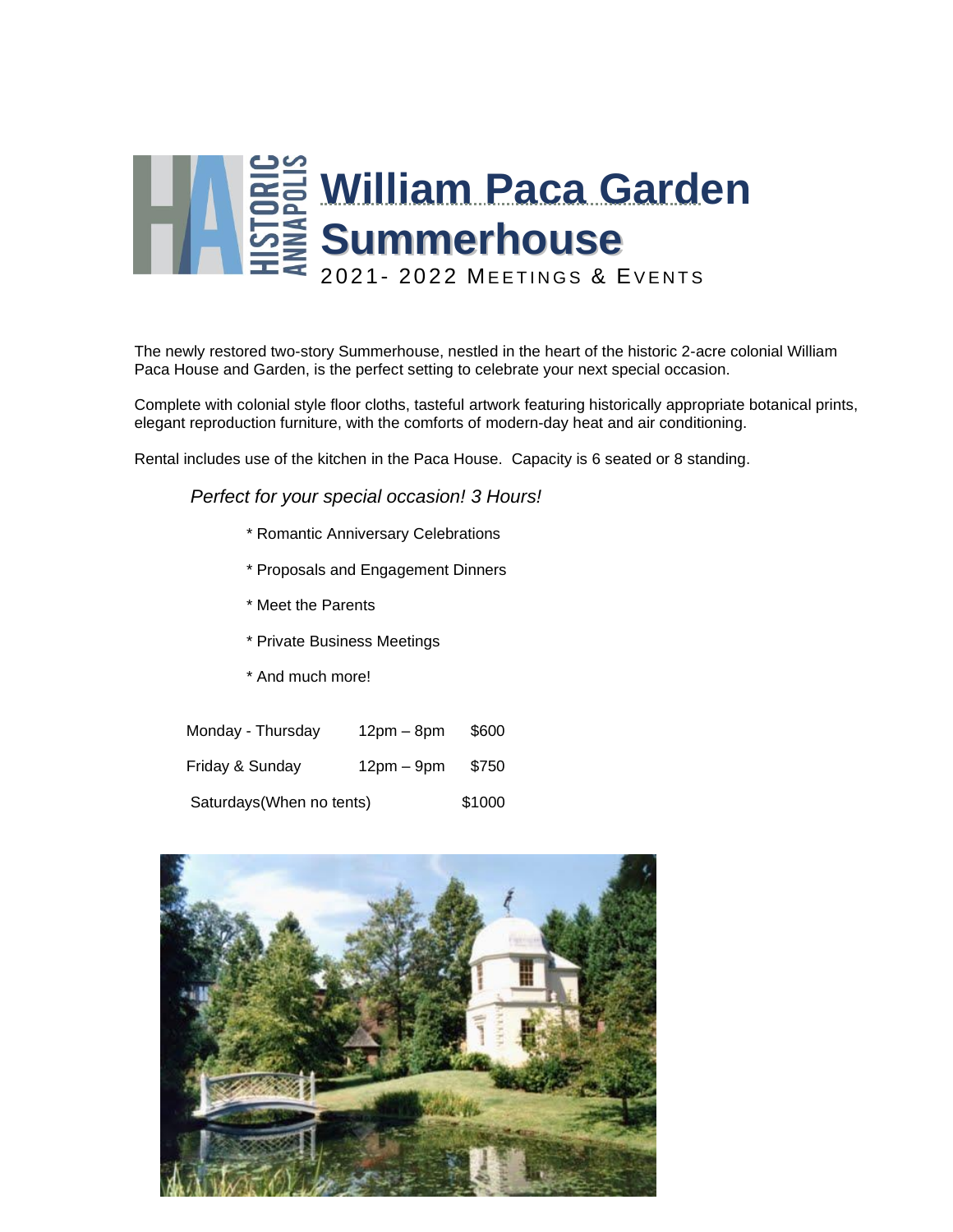

# *Preferred Vendor List*

For your convenience, we have assembled a list of the very best local caterers, rental companies, musicians, florists, and more! Please make your selections from these preferred vendors, who have all been approved to work at the **Historic Annapolis**. There will be a surcharge of \$1,000 for all caterers who are not on the preferred list. Thank you!

## **CATERERS**

*Adam's Ribs – Eastport* Contact: KP or Brian 410.267.0064 [adamsribseast@comcast.net](mailto:adamsribseast@comcast.net) [www.adamsribseast.com](http://www.adamsribseast.com/) 

*WILDER CATERING* **CONTACT: KAREN WILDER 443.510.3722 KAREN@[WILDERCATERING](mailto:karen@wildercatering.com).COM WWW.[WILDERCATERING](http://www.wildercatering.com/).COM**

# *Be My Guest*

Contact: Sandy Demilio 8258 Veterans Hwy #11 Millersville, MD 21108 (410) 353-7576 [sandy@bmgcatering.com](mailto:sandy@bmgcatering.com) [www.bmgcatering.com](http://www.bmgcatering.com/)

## *Bowl of Cherries*

Contact: Barb Duvall 443.336.6526 [bjduvall@verizon.net](mailto:bjduvall@verizon.net) [www.bowlofcherriescatering.com](http://www.bowlofcherriescatering.com/)

## *Creative Cuisine*

Contact: Christina Eichenmuller 410.991.0151 [christina@creativecuisinemd.com](mailto:christina@creativecuisinemd.com) [www.creativecuisinemd.com](http://www.creativecuisinemd.com/)

## *Galway Bay*

63 Maryland Ave Annapolis, MD 21401 410.263.8333 [manager@galwaybaymd.com](mailto:manager@galwaybaymd.com)  [www.galwaybayannapolis.com](http://www.galwaybayannapolis.com/)

#### *Ken's Creative Kitchen*

*Contact: Ken Upton 980 Awold Road Annapolis, MD 21403 410.268.3222 [ken@kenscreativekitchen.com](mailto:ken@kenscreativekitchen.com) [www.kenscreativekitchen.com](http://www.kenscreativekitchen.com/)* *Graul's Catering* Contact: Kathy 410-974-0737 [graulscatering@aol.com](mailto:graulscatering@aol.com)

#### *Chesapeake Chef Service* Contact: Kurt Peter

410.829.0307 [Kurt@chesapeakechefs.com](mailto:Kurt@chesapeakechefs.com) [www.Chesapakechefs.com](http://www.chesapakechefs.com/)

## *Main & Market Catering, Café & Bakery*

Contact: Evie Turner 914 Bay Ridge Road Annapolis, MD 21403 410.626.0388 [evie@mainandmarket.com](mailto:evie@mainandmarket.com) [www.mainandmarket.com](http://www.mainandmarket.com/)

## *Palate Pleasers*

Contact: Eric Daniels 1023 Bay Ridge Avenue Annapolis, MD 21403 410.263.6941 [info@palatepleasers.com](mailto:info@palatepleasers.com) [www.palatepleasers.com](http://www.palatepleasers.com/)

## **BEVERAGES**

#### *Mills Fine Wine & Spirits*

Contact: Jen or Jerry 87 Main Street Annapolis, MD 21401 410.263.2888 [info@MillsWine.com](mailto:info@MillsWine.com) [www.MillsWine.com](http://www.millswine.com/)

# **FLORALS**

*Floret & Vine Design Studio* Kate Crosby 410-570 4474 [kate@floretandvine.com](mailto:kate@floretandvine.com) [www.floretandvine.com](http://www.floretandvine.com/)

#### *The Gateway Florist*

410-263-8141 Contact: Teresa Williams [teresa@thegatewayflorist.com](mailto:teresa@thegatewayflorist.com) [www.thegatewayflorist.com](http://www.thegatewayflorist.com/)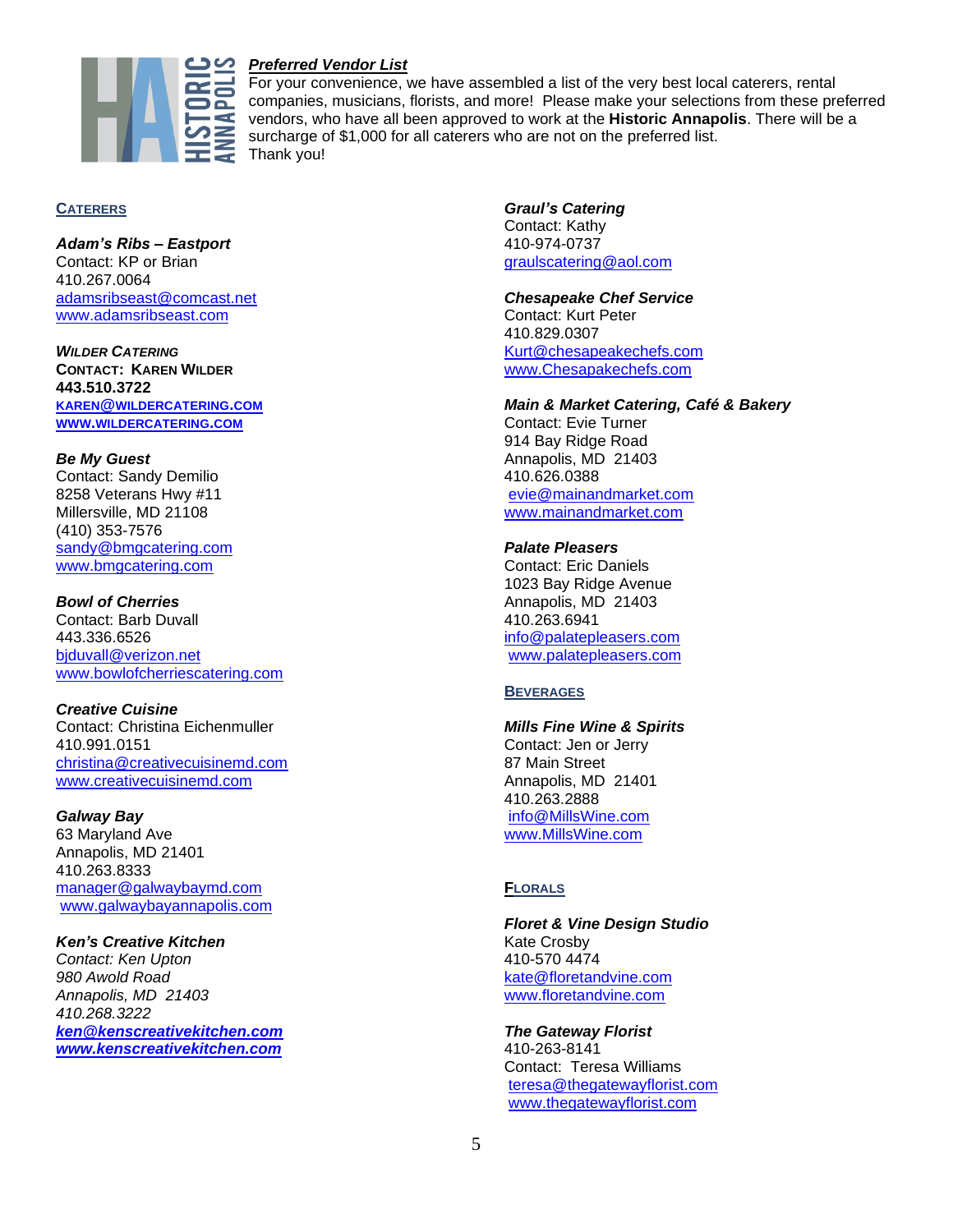*Silver Stems* Contact: Soo Son 410-353-6060 [silverstems@gmail.com](mailto:silverstems@gmail.com) [www.thesilverstems.com](http://www.thesilverstems.com/)

*Doepkens Farm* Contact: Bill Doepkens Davidsonville, MD 410-721-2739 [www.doepkensfarm.com](http://www.doepkensfarm.com/)

*iKamcreate* Contact: Kirby-Jay Conyette *[ikamcreate@gmail.com](mailto:ikamcreate@gmail.com)* [www.kirbyjc.com](http://www.kirbyjc.com/)

## **GIFTS & JEWELRY**

*The Museum Store* 99 Main Street Annapolis, MD 21401 410-267-6656

*Presentables by Something Different Laser Engraving* Paddles Plaques and Glass Etching Contact: Rolin "RJ" Pajarillo 443-254-4009 [presentables@verizon.net](mailto:presentables@verizon.net)

*An Etch Above* Glass Etching Contact: Kim Lyons 410-682-4969 [klyons@anetchabove.com](mailto:klyons@anetchabove.com) WWW.[ANETCHABOVE](http://www.anetchabove.com/).COM

## **LIGHTING**

*Event Dynamics, Inc.* Contact: Bob Dills 410-360-3585 [www.eventdynamics.net](http://www.eventdynamics.net/)

## **LODGING**

*Historic Inns of Annapolis* 58 State Circle Annapolis, MD 21401 410-263-2641 [www.historicinnsofannapolis.com](http://www.historicinnsofannapolis.com/)

*Gibson's Lodgings of Annapolis* 110 Prince George Street Annapolis, MD 21401 410-268-5555 [www.gibsonslodgings.com](http://www.gibsonslodgings.com/)

# **Makeup**

*Makeup by Judee Jo*

Contact: Judee Jo 47 Maryland Avenue, 1R Annapolis, MD 21401 443-949-0709 [www.makeupbyjudeejo.com](http://www.makeupbyjudeejo.com/) judeejo@makeupbyjudeejo.com

## **MUSIC / ENTERTAINMENT**

*Allison Reisinger* Violinist 443-822-3559 [ahreising@gmail.com](mailto:ahreising@gmail.com)

*Bay Strings* Contact: Sally or Martha 410-841-6288 Sally Stallings 301-704-2679 Martha Vance [info@baystrings.com](mailto:info@baystrings.com) [Baystrings@verizon.net](mailto:Baystrings@verizon.net)

*Bellini Ensemble* Contact: Kathy Birch 240-676-8450 [Kbirch5@verizon.net](mailto:Kbirch5@verizon.net) [www.belliniensemble.com](http://www.belliniensemble.com/)

*C&J Entertainment (DJs and Musicians)* Contact: Chris Temple Ask for DJ Mario (Staff Favorite) 410-551-5025 [christemple@candjentertainment.com](mailto:christemple@candjentertainment.com) [www.CandJentertainment.com](http://www.candjentertainment./)

*Rob Levit Trio/Quartet* Contact: Rob Levit 410-279-3809 [rlevit@comcast.net](mailto:rlevit@comcast.net)

*Unified Jazz Ensemble* Contact: Mike Noonan 410-295-6678 [Noon27@aol.com](mailto:Noon27@aol.com) [www.unifiedjazz.com](http://www.unifiedjazz.com/)

**PHOTOGRAPHERS**

*The Annapolis Photographer* Contact: Marcus Chacona 410-224-0088 [info@TheAnnapolisPhotographer.com](mailto:info@TheAnnapolisPhotographer.com)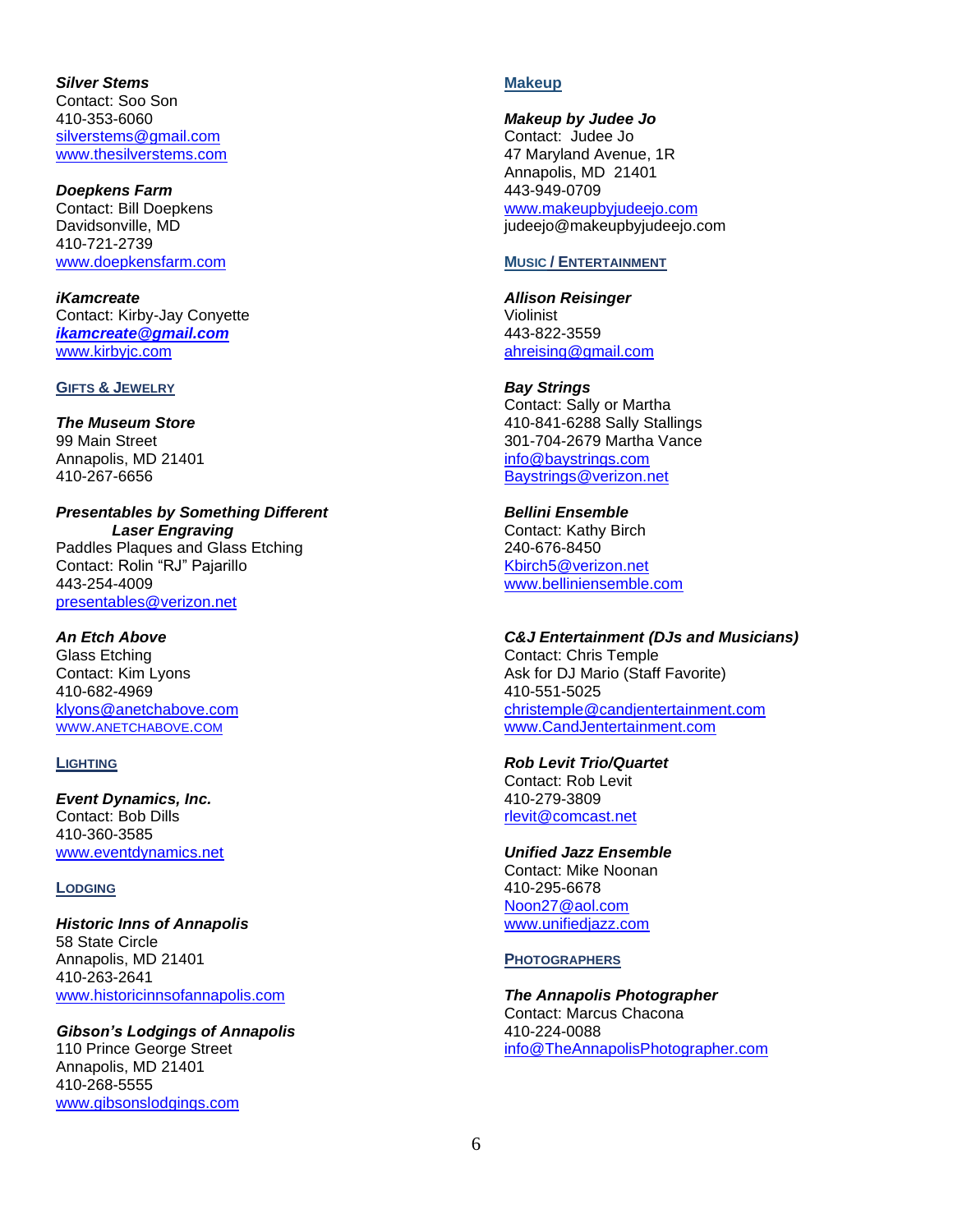*Carly Fuller Photography* Contact: Carly Fuller 410-562-8983 [carly@carlyfuller.com](mailto:carly@carlyfuller.com)

*GMS Photos and Video* Contact: Rob 410-419-1549 [rob@gmsphotos.com](mailto:rob@gmsphotos.com) [www.gmsphotos.com](http://www.gmsphotos.com/)

*Hamilton Photography* Contact: Christina Hamilton 410-267-6090 [www.hamiltonphotography.net](http://www.hamiltonphotography.net/)

*Chesapeake Photo Booth* Contact: Mark Hamilton 410-336-2108 [www.cheseapeakephotobooth.com](http://www.cheseapeakephotobooth.com/)

*Laura's Focus Photography* Laura Matney 410-200-2303 [laura@laurasfocus.com](mailto:laura@laurasfocus.com) [www.laurasfocus.com](http://www.laurasfocus.com/)

*Megan Beth Photography* 443-306-9348 [megan@meganbeth.com](mailto:megan@meganbeth.com) [www.meganbeth.com](http://www.meganbeth.com/)

*Photos by F.A Formica* 410-647-1325 [weddingphoto@comcast.net](mailto:weddingphoto@comcast.net) [www.formicastudios.com](http://www.formicastudios.com/)

*Photography by Mike Busada* 443-790-3490 [mike@mikebphotography.com](mailto:mike@mikebphotography.com)

*Hans & Nicole Photography* 240-409-4678 [hans@hansandnicole.com](mailto:hans@hansandnicole.com) [www.hansandnicole.com](http://www.hansandnicole.com/)

**Abidoodle Productions Videography** Contact: Abigail Coale 443-924-4304 [abidoodlez@gmail.com](mailto:abidoodlez@gmail.com) [www.abidoodleproductions.com](http://www.abidoodleproductions.com/)

*Brittney Livingston Photography* Contact: Brittney Livingston [brittneylivingstonphotog@gmail.com](mailto:brittneylivingstonphotog@gmail.com) [www.brittneylivingstonphotography.com](http://www.brittneylivingstonphotography.com/)

#### **RENTALS/AUDIO VISUAL**

*Chesapeake & Potomac Audio Visual Services* Contact: Les Pisarz 410-626-2728 [cpav@chesapeakeav.com](mailto:cpav@chesapeakeav.com) [www.chesapeakeav.com](http://www.chesapeakeav.com/)

*Fiestas Rentals* Contact: Pablo Duran 443-822-9974 [fiestasrentals@yahoo.com](mailto:fiestasrentals@yahoo.com) *\*Tents, sides, heaters and fans can only come from* 

*Fiestas Rentals*

*Honeywood Rentals* 443-906-3994 Honeywoodrentals.com [info@honeywoodrentals.com](mailto:info@honeywoodrentals.com)

*Rentals to Remember*  410-295-3446 [info@rentalstoremember.com](mailto:info@rentalstoremember.com)

#### **RENTALS/Custom Men's Wear**

#### *Men's Corner*

*Capital Custom Clothiers* Attn: Brett 50 Maryland Avenue Annapolis, MD 21401 410-268-3090 [www.capitalcustomeclothiers.com](http://www.capitalcustomeclothiers.com/)

#### **TRANSPORTATION**

*Towne Transport* 410-266-3392 [Elizabeth@townetransport.com](mailto:Elizabeth@townetransport.com)

*Electric Cart Tours* 443-510-1348 [info@annapoliseventours.com](mailto:info@urbaneventours.com) [www.urbaneventours.com](http://www.urbaneventours.com/)

#### **WEDDING CAKES**

*Cakes and Confections Gourmet Bakery* Contact: Julianne or Chef Michael 410-757-7100 [www.cakesandconfections.com](http://www.cakesandconfections.com/) Baker@cakesandconfections.com

*Blue Crab Cupcakes* Contact: Carrie 443-221-7246 [carrie@bluecrabcupcakes.com](mailto:carrie@bluecrabcupcakes.com) [www.bluecrabcupcakes.com](http://www.bluecrabcupcakes.com/)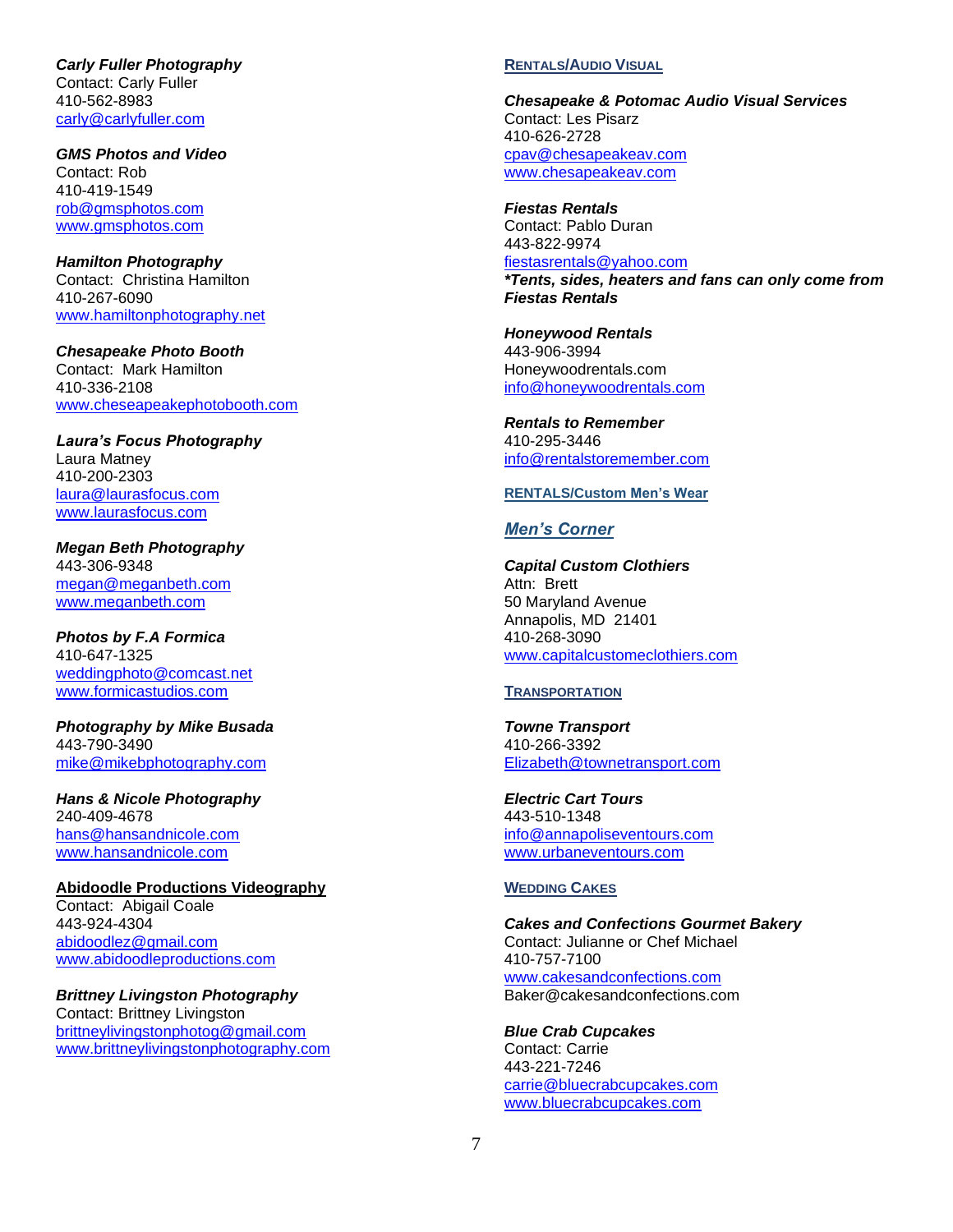*Sweet Hearts Pâtisserie* Contact: Ashley 410-263-6513 [info@sweetheartspatisserie.com](mailto:info@sweetheartspatisserie.com) [www.sweetheartspatisserie,com](http://www.sweetheartspatisserie,com/)

#### **OFFICIANTS**

*Jeff Hornberger* 202-255-2005

*Pastor Alan "Blues" Baker* 202-351-1678 [alan.t.baker@gmail.com](mailto:alan.t.baker@gmail.com)

*Vance Rogers* 410-591-2929 [VanceJoseph79@gmail.com](mailto:VanceJoseph79@gmail.com)

*Captain Phyllis Holtmann* [phyllis.holtmann@gmail.com](mailto:phyllis.holtmann@gmail.com)

**RESTAURANTS** 

*Adam's Ribs – Eastport* Contact: KP or Brian 410-267-0064 [www.adamsribseast.com](http://www.adamsribseast.com/)

*Galway Bay* 63 Maryland Ave Annapolis, MD 21401 410- 263-8333 [www.galwaybayannapolis.com](http://www.galwaybayannapolis.com/)

*Harry Browne's*  66 State Circle Annapolis, MD 21401 410-263-6356 [www.harrybrownes.com](http://www.harrybrownes.com/)

*Metropolitan Kitchen & Lounge* 169 West Street Annapolis, MD 21401 410-280-5160 [www.metropolitanannapolis.com](http://www.metropolitanannapolis.com/)

#### **ARTISTS**

*Cink Art, LTD.* Custom Designed Wedding Stationery Contact: Cink DeVeas 410-647-7637 [cinkart@mac.com](mailto:cinkart@mac.com)

## **CHILDCARE SERVICES**

*Naptown Nannies* Contact: Christine Lasser 410-897-7418 [christine@naptownnannies.com](mailto:christine@naptownnannies.com)  [www.naptownnannies.com](http://www.naptownnannies.com/)

# **CONDITIONS OF USE for the William Paca House & Garden and the Summer House**

- 1. All uses of the William Paca House and Garden (WPHG) must comply with applicable laws as a National Register Historic Landmark, and the quiet residential setting of the facility. Historic Annapolis follows all government mandates.
- 2. Set-up seating for the ceremony is limited to 10 chairs. Any additional needs must be discussed with the Wedding and Special Events Director upon completion of a signed contract. No pets allowed on property.
- 3. Weather permitting, guests may usually enter WPHG by the main door of house. Exit is through the underground passage by the restrooms and terrace gate only, otherwise the west hyphen will be used as the main entrance.
- 4. Garage parking is available at Bladen Street, Gotts Court Garage located next to Annapolis' Main Visitor Center; or at Hillman Garage located off Main Street or Duke of Gloucester. Street parking in Annapolis is restricted by the city for residential use and regulations posted curbside should be observed closely as enforcement is rigorous (two hours only). Also, the State parking garage (free on weekends) is located at St. John's Street and Calvert Street.
- 5. Valet parking must be arranged and supervised by client. Without exception, valet service is not to be conducted on Prince George Street. Valet service and minibus service must pick up and discharge passengers on East Street near the corner of Prince George Street.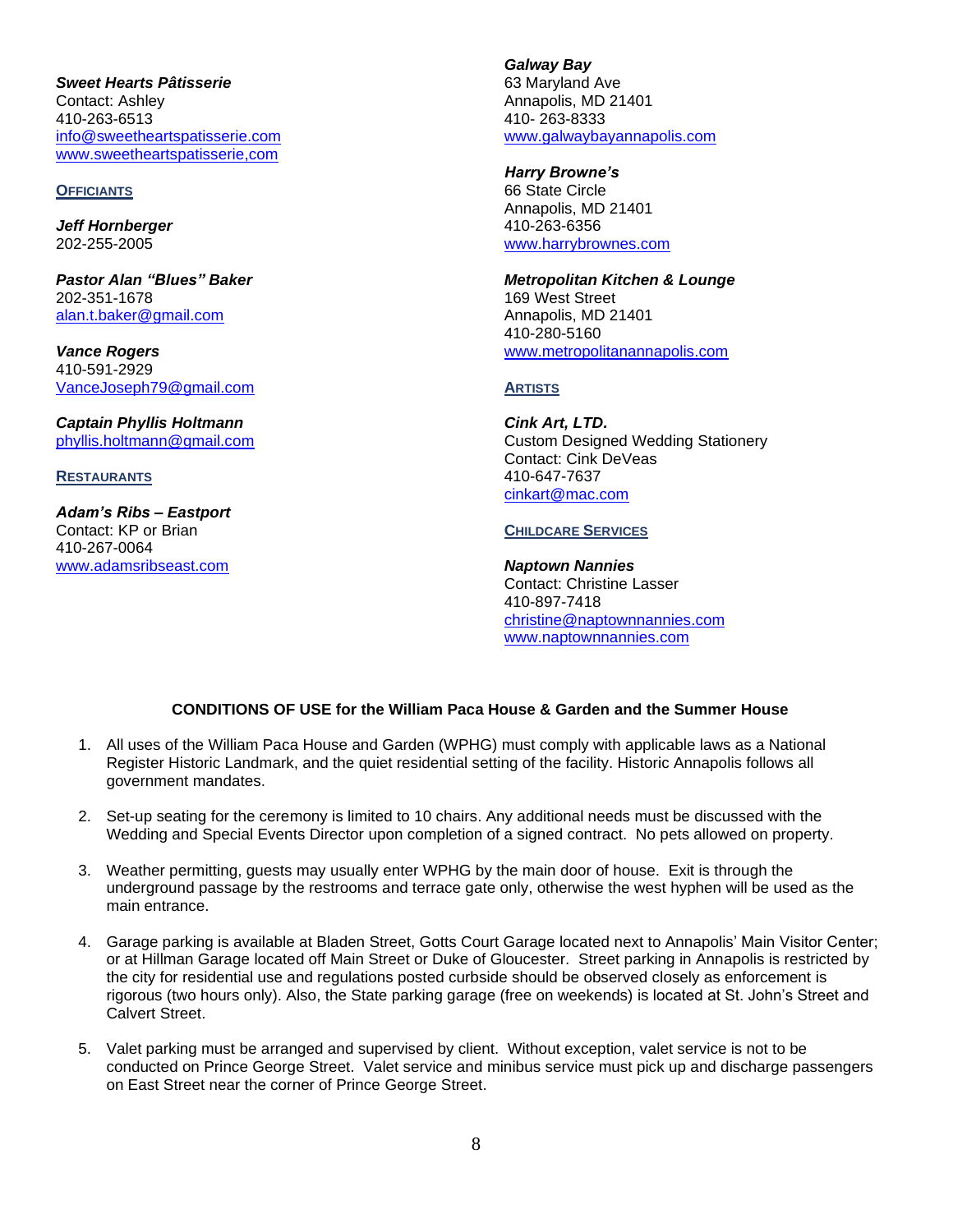- 6. In case of inclement weather, the wedding ceremony will be held under the tent.
- 7. No food or drink is allowed in museum of William Paca House. Food and drink must be served and consumed on the terraces, in Ginny's office, and/or in the conference room. Drinks may be consumed, not served, in the garden.
- 8. No smoking allowed on the site, **except** on the front brick terrace by the sand flowerpot next to the tree.
- 9. Please remember that the William Paca House is in a residential neighborhood. All music must stop at 8:55 p.m. Therefore, guests must vacate the premises at 9:00 p.m. and bar service must end 15 minutes prior to the end of the event. Caterers and vendors must vacate the premises by 10:00 p.m.
- 10. No photographs may be taken inside of the house (the museum part) without a signed agreement between client and Historic Annapolis (HA).
- 11. All set-up services and cleanup of site are the responsibility of the client or the client's caterer. All trash generated by the client's event must be disposed of by the client or the client's caterer.
- 12. Guests and their behavior are the responsibility of the client. Any damage to the facility caused by client, invitees of client, or caterer will be charged to client..
- 13. Tents are provided during April October. Sidewalls for the tent may be used by client; however, installation and removal are the responsibility of the client or the client's caterer rental from Fiestas Rentals only. Preparation, layout and clean up are the responsibilities of the caterer/vendor. Anything touching or hanging from the tent has to go through Fiesta Rentals only.
- 14. Flowers and decorations are limited to the terraces and the conference room. Nothing may be attached or added to any feature of the tent, garden, bridge or outbuildings, including baskets, bowers, torches, luminaries, runners, ribbons, bows or balloons without written permission. Candles and flowers are allowed only on the terrace tables. No flower petals can be thrown in the garden.
- 15. Rentals of heaters, fans and tent sides are the responsibility of the client but must be provided by Fiestas Rentals only. Rental can be arranged by Historic Annapolis or the caterer.
- 16. HA reserves the right to "cut off" the service of alcohol to all guests if any individual(s) exhibit drunken behavior. If this measure is not effective, the client and the client's guests will be asked to leave the facility. No guest may leave the premises with open containers of alcohol.
- 17. On the day of the event, delivery and hours of set-up must be coordinated with Wedding and Special Events Director. Any deliveries or meetings at the site must be arranged through the Wedding and Special Events Director. *All final decisions regarding event particulars will be made by the Wedding and Special Events Director or a designated Historic Annapolis staff member*.

## **18. Rental equipment must be removed from the premises at 10 am the following day. Special arrangements can be made with the wedding Director for families of the Bride/Groom only.**

- 19. Clean up must be completed by 10 pm and include all items on the Event Clean-Up Checklist.
- 20. Any photo taken by or given to Historic Annapolis can be used for future purposes, such as Wedding and Special Events Director' office walls, social media, and/or advertising with implied consent.
- 21. Caterers working at the WPHG must be **licensed and insured** and must provide a certificate of insurance to HA 14 days prior to the event. HA may prohibit the use of any caterer who has violated Historic Annapolis policies.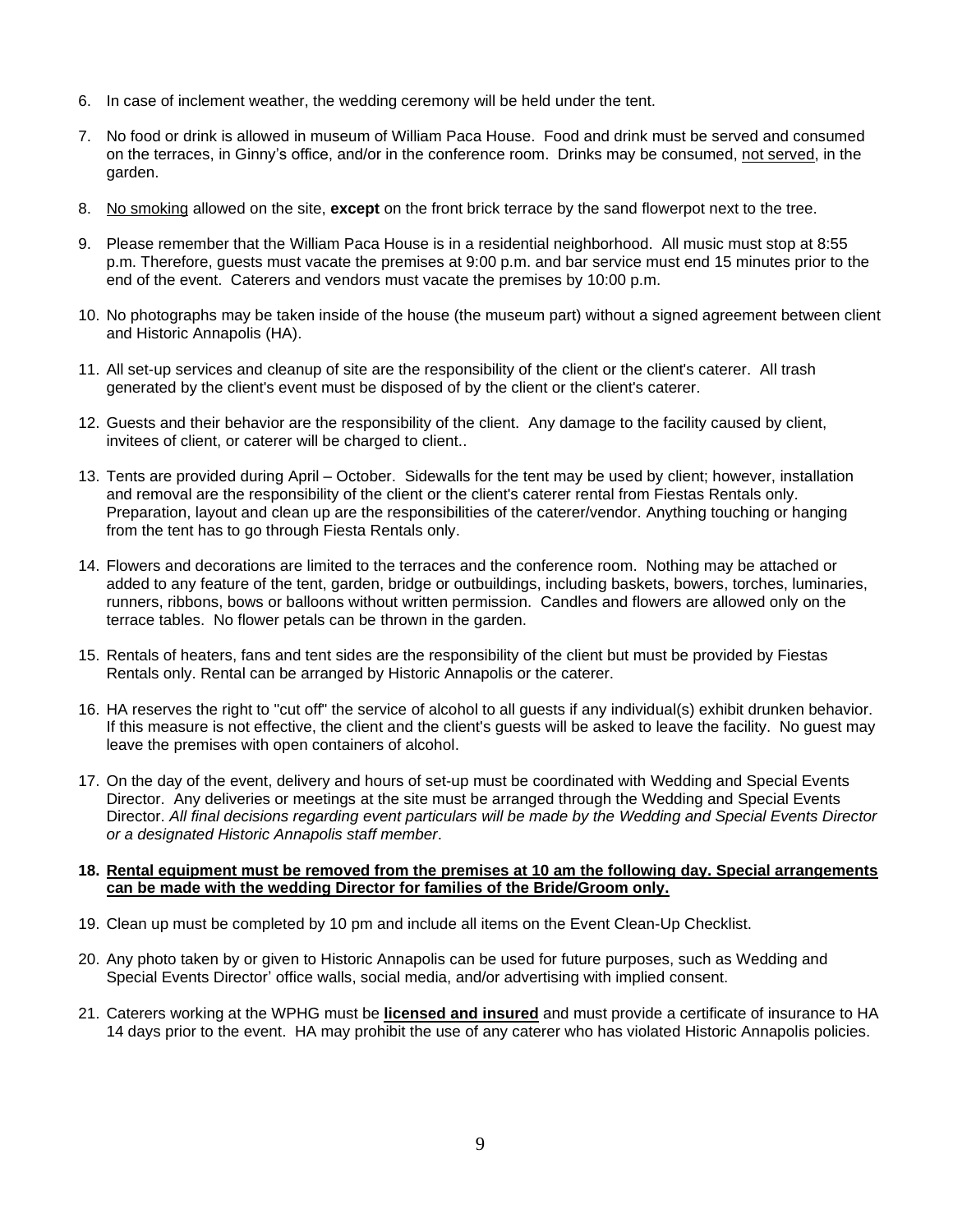- 22. Any "send-off" of a wedding couple will take place at the front of the house. The "send-off" will take place 5 minutes prior to the ending time, no later than 8:55 p.m. To exit, the bride and groom will be escorted by a facilitator from the inside of the house to go through the front door of the Paca House and down the front steps. No bird seed, rice, rose petals, glitter, confetti, sparklers, etc. may be thrown or used. Bubbles, glow sticks, ribbon wands, and bells are permitted. Other items must have prior approval of the Wedding and Special Events Director in writing.
- 23. Small groups of musicians may play for events. Music must not exceed reasonable levels at any time and must end at 8:55 pm at the latest. HA representative's determination regarding sound volume is final. If requests to lower sound volume are not effective, the client and the client's guests will be asked to leave the facility without any refunds. No sound boards or light shows allowed.
- 24. The client agrees to indemnify and hold harmless Historic Annapolis and its agents, servants, and employees from any and all claims, actions, liabilities, and causes of action arising on account of injury, death, or damage to any person or his property and attributable to the client's use of the facility.
- 25. The William Paca House & Garden has a wheelchair accessible bathroom. Terraces and conference areas are wheel-chair accessible. The garden is not wheelchair accessible.
- 26. If you should select a caterer **not on our Preferred Vendor List**, there is an additional charge of \$1000. Please check with the Wedding and Special Events Director if you have any questions about vendors.
- 27. It is not recommended to leave wedding gifts, personal items nor money envelopes in the William Paca House after the event. Historic Annapolis will not be held responsible for lost items.
- 28. The City of Annapolis requires all clients to obtain an Alcoholic Beverage License for one day. If alcohol is served, there is a charge for it at your event. It is the client's responsibility to provide a copy of the license to Historic Annapolis one week prior to the event.
- 29. At all times, the protection of the William Paca House & Garden property is of utmost concern of Historic Annapolis. We will take whatever stance is necessary to ensure the continuance of this National Register Historic Landmark.
- 30. The doors will open to guests as stated on the contract and not before.